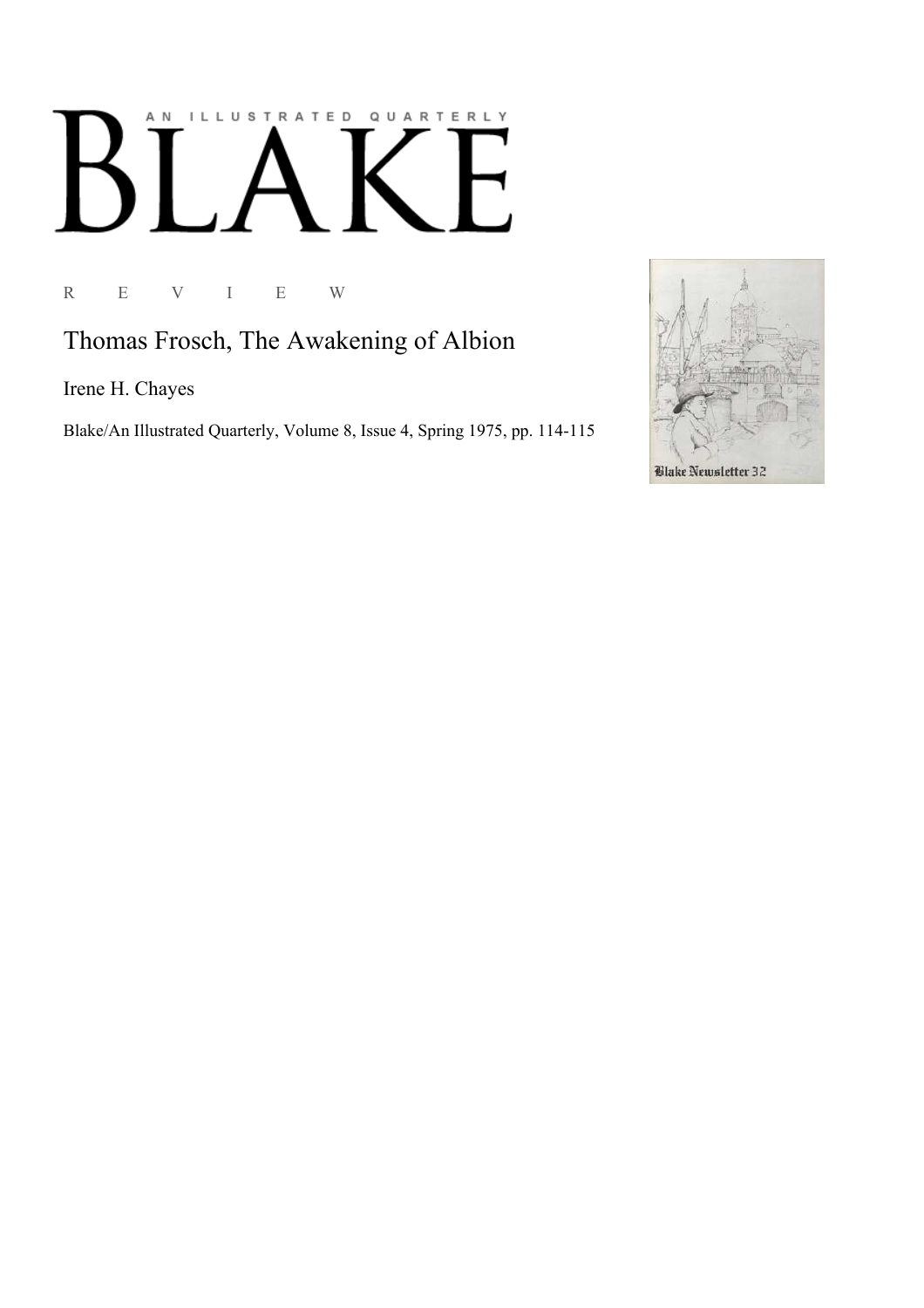Thomas R. Frosch. *The Awakening of Albion: The Renovation of the Body in the Poetry of William Blake.* Ithaca, N.Y.: Cornell University Press, 1974. Pp. 211. \$10.

## Reviewed by Irene H. Chayes

What is genuinely praiseworthy in this book is indirectly a tribute to an aspect of Blake's originality which is not always appreciated by his readers and critics. In the first two chapters primarily, and from time to time later, Frosch responds to the intellectual suggestiveness of the poetry in intellectual terms, completing fragmentary patterns of ideas, conceptualizing baffling images or relationships, or drawing unexpected analogies with the thought of writers in other periods. His formulations are interesting in themselves, and if some exceed the evidence of the texts , they usually are sufficiently Blakean to be persuasive at least as historical possibilities. Both Frosch and Blake appear at their best in these interludes, and a promising study of a different kind might have grown out of the beginnings made under the headings of "Perspective," "The Vortex," and "Center and Circumference" in particular.

The heterogeneous company of authors Frosch cites or quotes in parallel with Blake includes a number whose names recall earlier juxtapositions by Harold Bloom (Shelley, Ezekiel, Sergei Eisenstein) or Geoffrey Hartman (Wordsworth, Rilke, Gaston Bachelard, Sartre, Maurice Merleau-Ponty). Others - Marshall McLuhan, R. D. Laing, Norman Mailerreflect topical interests at the probable time of writing. The favored authority, however, is D. H. Lawrence, the late, doctrinaire Lawrence who presented himself as prophet to the England of a more recent time than Blake's, and it was evidently his example, reinforced by a speculation of William Godwin's about the perfectibility of the physical human body, that led Frosch to try to reconcile Blake's overt anti-naturalism (a word Frosch uses in more than one sense) with a conception of the body and the senses which as it is expressed in the subtitle is to be understood literally. Frosch is most successful in his quasi-Lawrentian approach when he is discussing Blake's sex motifs, especially those, such as anti-genitality and the physiological role of the Emanation, which for one reason or another some commentators have hesitated to acknowledge. But the special demands of Frosch's thesis require him in turn to deny that the "pompous high priest" passage in *Jerusalem* commends what Norman 0. Brown a few years ago called the "polymorphous perverse," and yet elsewhere to maintain that sexuality, though "absorbed," is nevertheless present in the state of restored harmony in Eden.

When he deals with the senses, a more complex subject, Frosch proceeds by a series of omissions, exclusions, and displacements which seriously weaken his critical discussions of the poems,

chiefly *Jerusalem*, in the two later chapters. Although he gives the key position in his subtitle to the word "body," he does nothing with and indeed says nothing about the traditional images—the psyche as a society in miniature and the cosmos as a magnified human body—out of which Blake's myth of Albion and the Zoas arose; the "caverned man" is a running motif, but he mentions Plato only once, in incidental rejection. Similarly , although the book jacket reproduces "The Sun at his Eastern Gate," from the Milton watercolors, part of whose effect depends on a recollection of the Apollo Belvedere, Blake's modes of representing the body in his designs are never considered. The extent of Frosch's attention to Blake's graphic art is his observation in a note that its "anti-naturalis-<br>tic" style "by itself, works against the given eye" tic" style "by itself, works against the given eye" (p. 199). Ignoring the famous eidetic visions, he assumes that Blake consistently opposed the "tyranny" of the sense of sight, and claims for the ear configurations of imagery which actually may acquire a very different character when they are rescued from the misleading isolation of the typographic page, to which Frosch restricts himself, and are set beside relevant designs among the original plates. Los's description of Jerusalem on *J* 86 and the last paragraph of text on *J* 54 are two passages cited as "auditory pictures" which, although they elude Frosch's exceptionally narrow criteria for a "naturalistically perceived visual scene," include images that are both visualizable and graphically visualized. The most difficult image in the passage quoted from  $J$  54 is in fact exactly illustrated in Blake's accompanying design--which is not consulted.

To Frosch, anti-naturalistic imagery in poetry, such as that in Blake's supposed auditory style," or the metaphoric synaesthesia in familiar passages from Coleridge and Shelley, is part of a literal reorganization of the senses through which the body is to be "renovated," on analogy with the resurrection of the fallen Albion, and which it is the function of art to bring about. In this respect, Frosch perhaps has in mind (at some remove) the Romantic strategy of giving the processes of sense perception a place in the operation of the imagination and thereby enabling art to challenge epistemology and aesthetics on their own ground. If to Wordsworth the mind helps to create what it perceives, in the description at the conclusion of *Jerusalem* the mind that creates perceives its own creations, as artist and spectator at once. Frosch, however, turns the strategy upside down and makes the end of Los's labors the "increase" of perception until it can become "simultaneous with creation"; to open the doors of perception until the "vision of the prophet" is "finally attained by all men"  $(n, 95)$ .

## imiiiHtmimniiiiiiiiiiiiimiiiiiiiiiiiiiiiiiiiiiiiiiiiiniiiiiiiiiiiiiiiiiiiiiiiiiiiii iiiiiiiiiiiiiiniiiiiiiiiitii

*Irene H. Chayes<sup>s</sup> who lives in Silver Spring, Maryland, has published many critical essays and reviews on Blake and the English Romantics. Under a 1974-75 grant-in-aid from the ACLS, she has been continuing research for her work on Blake's art. Most recent publication: "The Marginal Design on* Jerusalem *12,"*  Blake Studies, *7 (Fall 1974), 51-76.*